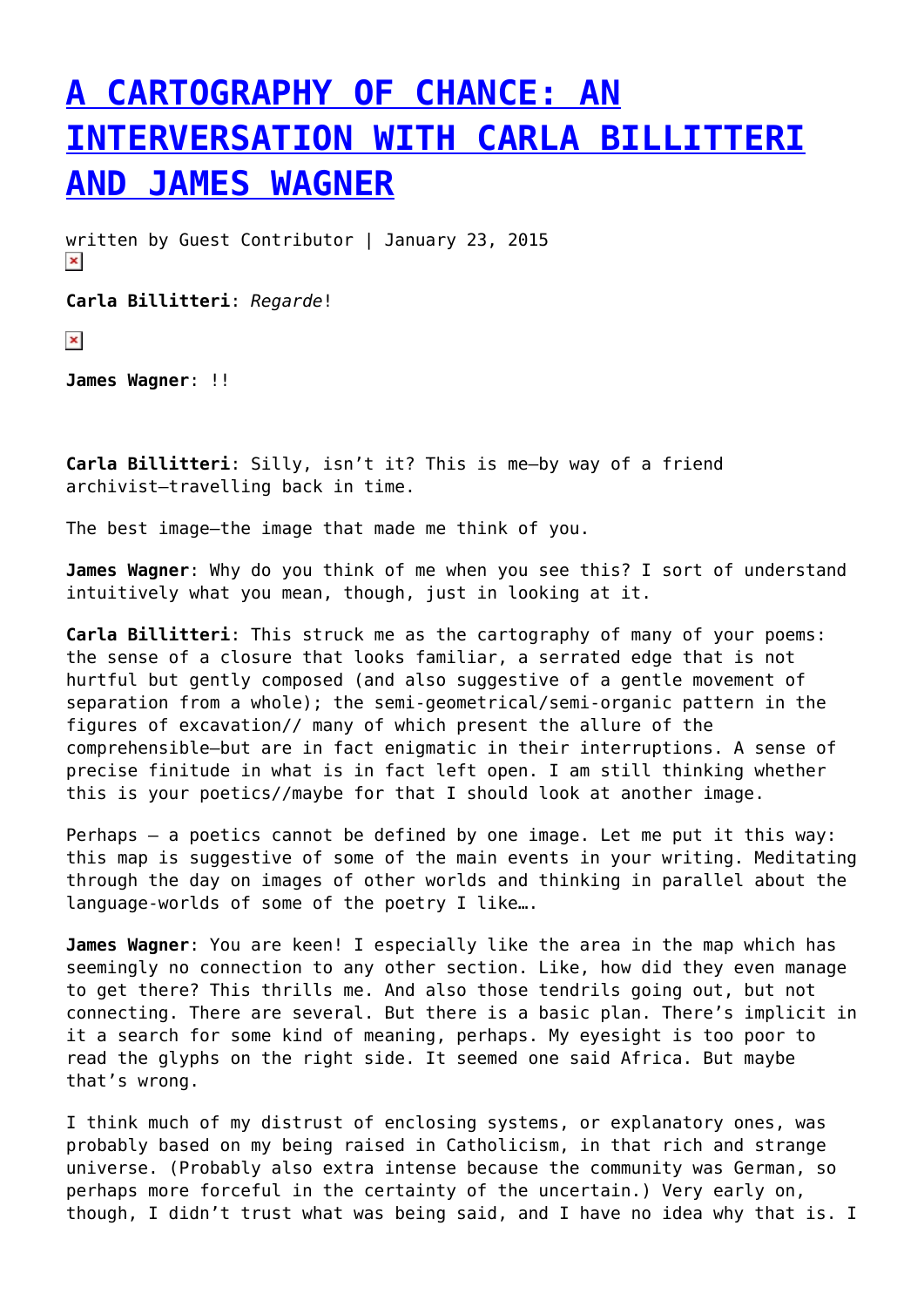take no credit for my skepticism–it seems innate. Perhaps when I feel someone is pushing too hard at something, I start to wonder why that pushing is so important. Or something like this. This gets at what interests me now, over the last couple of months, of the prooflessness of the world. Of what one is saying. How we say and say, and yet there is nothing under it. Well, I say that in *Thrown* ("a nothing's under it"). But that last stanza in the book gets to it better:

The uncertainty in the

visual animal, stepping in

dimensions, voicing

voids, then the plenitude.

**Carla Billitteri**: Yes! This is It! Glad to be on the same wavelength here. Love to see the permeability of minds in act.

"Prooflessness of the world" — this is beautifully said. This often occupies my thoughts: what we experience but do not understand. Experience as what acts on us, as a sort of habitual \*proofless\* accident. This sense of experience is the fractured plenitude you write about. The plenitude that comes through the articulation of our accidental inhabitation ("voicing voids").

**James Wagner**: People just announce things, and then people agree with it, but no one goes back to the originary thing and how A came to be, and then A to B. It just arises out of nothing. Hunches. It's really stunning at times–it freaks me out a lot. And then the confidence on top of it all, the bluster, the grasping for authority. I have a natural inclination to be a troublemaker when it comes to this "wisdom"-to unravel it, but I have just stopped doing it, because I don't want to be a nuisance. Spend my time elsewhere. L.always says this to me, too, that there's no reason to play God. To just leave it be. So I do. Yes, what you say here, how we walk into. The experience. This was the idea of the end. There was much linguistic material in it. Two of my good friends both have grad degrees in linguistics, and I was talking with, at the time of the writing, a PhD in computational linguistics. So this uttering is throughout. But so much is by chance. There was a book that was falling apart in the library, and it was given to me, and for me to decide its fate. It was a US government thing, quite beautiful in its way, about getting the railroad out to the west coast, and all the geographic problems faced by the engineers. But there was a page in it with a very strange thing about the mirages encountered by the scientists, on the Colorado desert, here in CA. I posted it on my Facebook page. Let me get the link. I wanted the book to end this way. In the mirage. The seemingly real showing through, but as we advance, it disappears. It ties in with the Thrown in the title, and the 19 different meanings for "thrown". Anyway, here is [the plate from that](http://quod.lib.umich.edu/m/moa/afk4383.0005.002/299?page=root;rgn=full+text;size=100;view=image) [book](http://quod.lib.umich.edu/m/moa/afk4383.0005.002/299?page=root;rgn=full+text;size=100;view=image)–It just mesmerized me: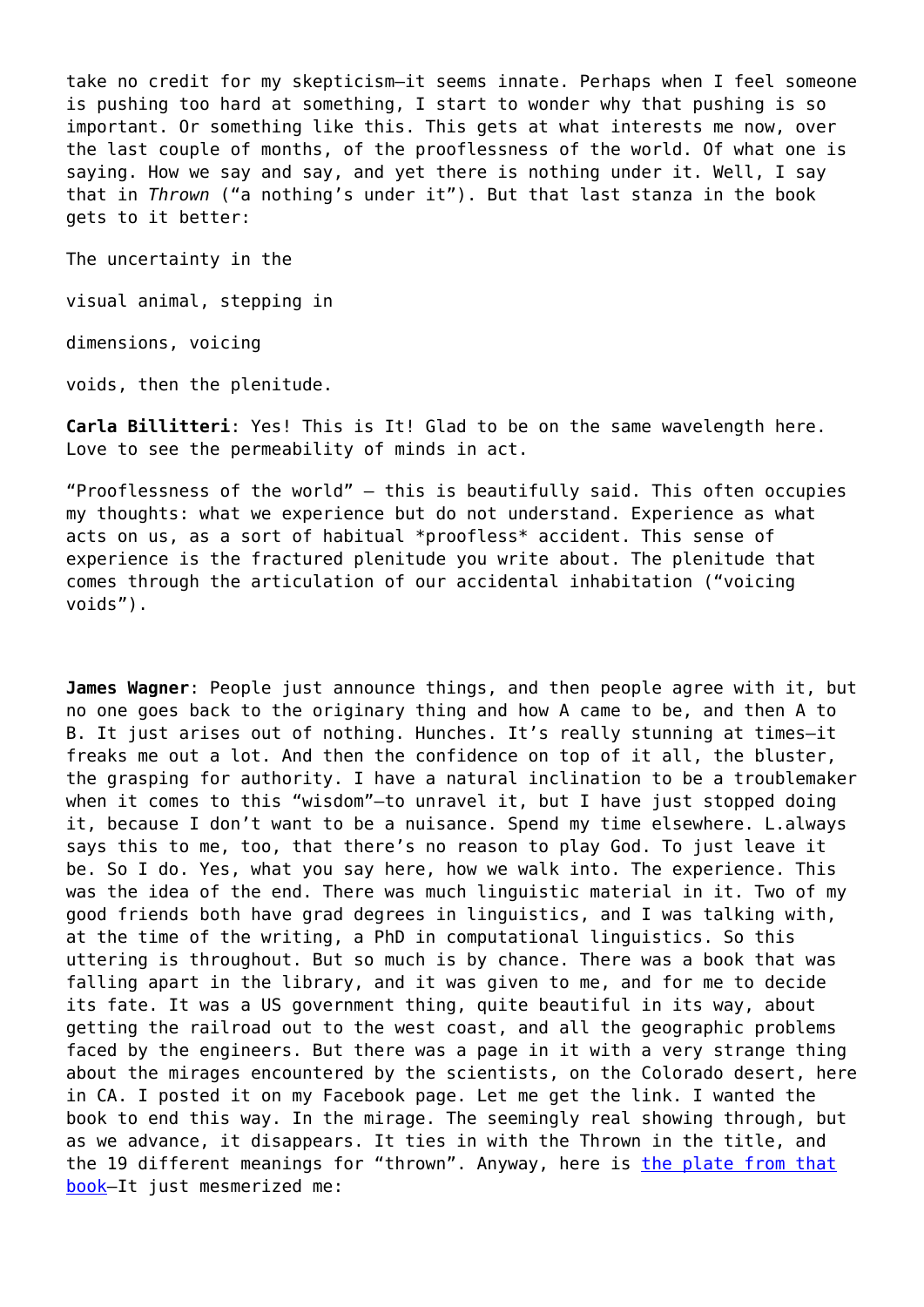## **James Wagner**:

throw (θroʊ)

2. threw, thrown, throw•ing, n. v.t. to propel from the hand by a sudden forward motion: to throw a ball. 2. to hurl or project (a missile), as a gun does. 3. to project or cast (light, a shadow, etc.). 4. to project (the voice). 5. to direct (one's voice) so as to appear to come from a different source, as in ventriloquism. 6. to direct or send forth (words, a glance, etc.). 7. to put into some place, condition, etc., as if by hurling: to throw someone into prison. 8. a. to move (a lever or the like) in order to turn on, disconnect, etc., an apparatus or mechanism: to throw the switch. b. to connect, engage, disconnect, or disengage by such a procedure: to throw the current. 9. to shape on a potter's wheel. 10. to deliver (a blow or punch.) 11. (in wrestling) to hurl (an opponent) to the ground. 12. to play (a card). 13. to lose (a game, race, or other contest) intentionally, as for a bribe. 14. a. to cast (dice). b. to make (a cast) at dice. 15. (of an animal, as a horse) to cause (someone) to fall off; unseat. 16. to give or host: to throw a lavish party. 17. (of domestic animals) to bring forth (young). 18. to twist (filaments) without attenuation in the production of yarn or thread. 19. to amaze or confuse: The dark glasses really threw me.

**Carla Billitteri**: …the serendipitous finding of a certain book found in the library // this is an accident // the mirage depicted there // and the physics of the mirage: no accident at all. This is *Thrown*, then: the accident of no accident at all. Although one cannot recover origins — as L. seems to think (and in so many ways I am in agreement with her, since I share with you the same compulsion to understand //and then possibly to get others to reflect on // what caused what and when and how so and why …

**James Wagner**: Yes, I move with the energy that comes into my life. I become aware of it. As like messages from the beyond. I must have to use this book in some way. Or something to this effect. It came at this time. As a clue does. I try to stay present to this. When I write. Am writing.

I sensed that compulsion in you. I think we have similar wires. Not without a wink of humor, looseness, lostness, though, too.

**Carla Billitteri**: I think so too. I try to stay present to chance. And then I compulsively order chance into structure. The fact is: I love both equally: structure and chance, order and disorder.

**James Wagner**: Yes, that's it. Order/disorder. New "forms" that splinter as you get closer. Cage was ordering chance under the category of "chance."

 $\pmb{\times}$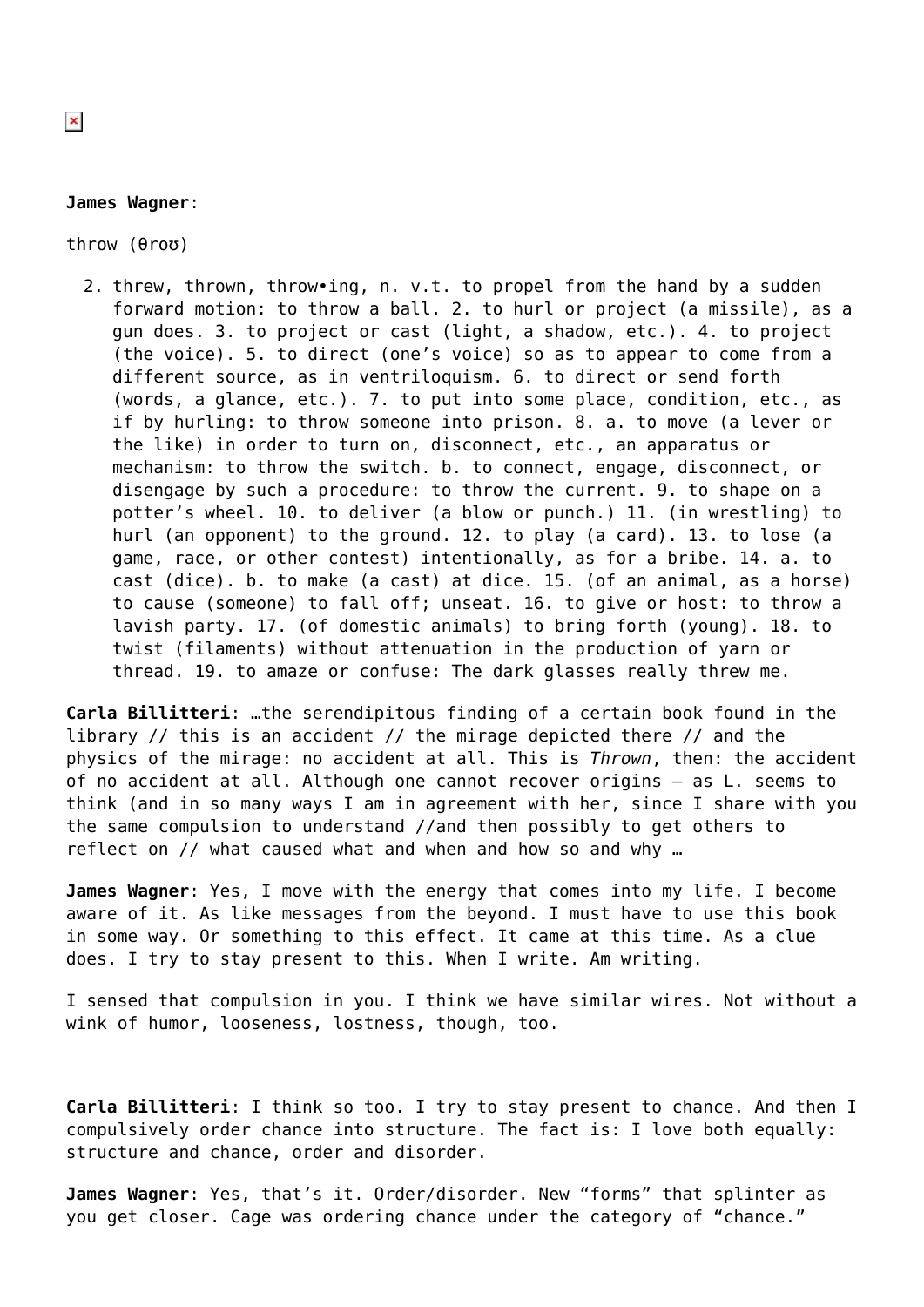There isn't an escape, really.

Also always amazed how people miss the most basic part of Cage's 4'33". It's just meditation. Like, forced meditation. So all the sounds become part of the meditation. It is really only an unusual piece to non-meditators/non-Buddhists. Anyway.

**Carla Billitteri**: I recognize the experience of "new forms that splinter as you get closer" — and will have to return to Cage — that is a most useful link. I do not know about escape (or the lack thereof): the release of splintered forms allows chance to circulate. The order of a fractured design (to go back here to the beginning of our conversation) allows us to imagine a cartography of chance…..

**James Wagner**: I think what I was getting to–though who knows for sure (ha)–was that there is always a kind of frame in place that one decides upon. For Cage, this was "chance"–so the poems still follow in that way. The work does. Through which something is then read. This is what I meant by there is no escape. From a structuring impulse. I tried to get to this in *Query/Xombies*. This is what I was hoping to unravel. But I don't think I did. Not sure, though. It was also a work where I was interested in breaking out of what interested me personally. I began to see personality, my interests, my "voice" and so on, as limiting me content-wise. So *Query/Xombies* was a kind of way to let in everything that I would or might leave out. It was a project in discomfort, in many ways. Getting past some kind of identity. I think that was what was bugging me then. How my identity was making these content choices. Maybe I'm not being clear.

**Carla Billitteri**: Very clear– I wish we had had this conversation a few years ago, when I invited you to Orono. But this is a very useful conversation don't you think?

**James Wagner**: Yes, it has been very useful. We are entering the real world, I think, in it. Not the world of up and down. This is that. All dichotomies are false–not just the false ones.

## $\pmb{\times}$

James Wagner is the author of [Thrown: poems to paintings](%20https://squareup.com/market/there-press/thrown) by Bracha L. Ettinger (There Press, 2014), Work Book (Nothing Moments, 2007), Trilce (Calamari Press, 2006), the false sun recordings (3rd bed, 2003), and several chapbooks, including Geisttraum—Tales from the Germans and The Idiocy: Plays. His poetry, fiction, and reviews have appeared in Abraham Lincoln, The American Poetry Review, The Baffler, Boston Review, Fence, 6×6, Sleepingfish, Zoland Poetry, and elsewhere. He lives in California.

## $\pmb{\times}$

**Carla Billitteri** was born and educated in Italy, and holds a Ph.D. from the Poetics Program at the University of Buffalo. She is an Associate Professor of English at the University of Maine and a member of the editorial collective of the National Poetry Foundation. She has been active as a